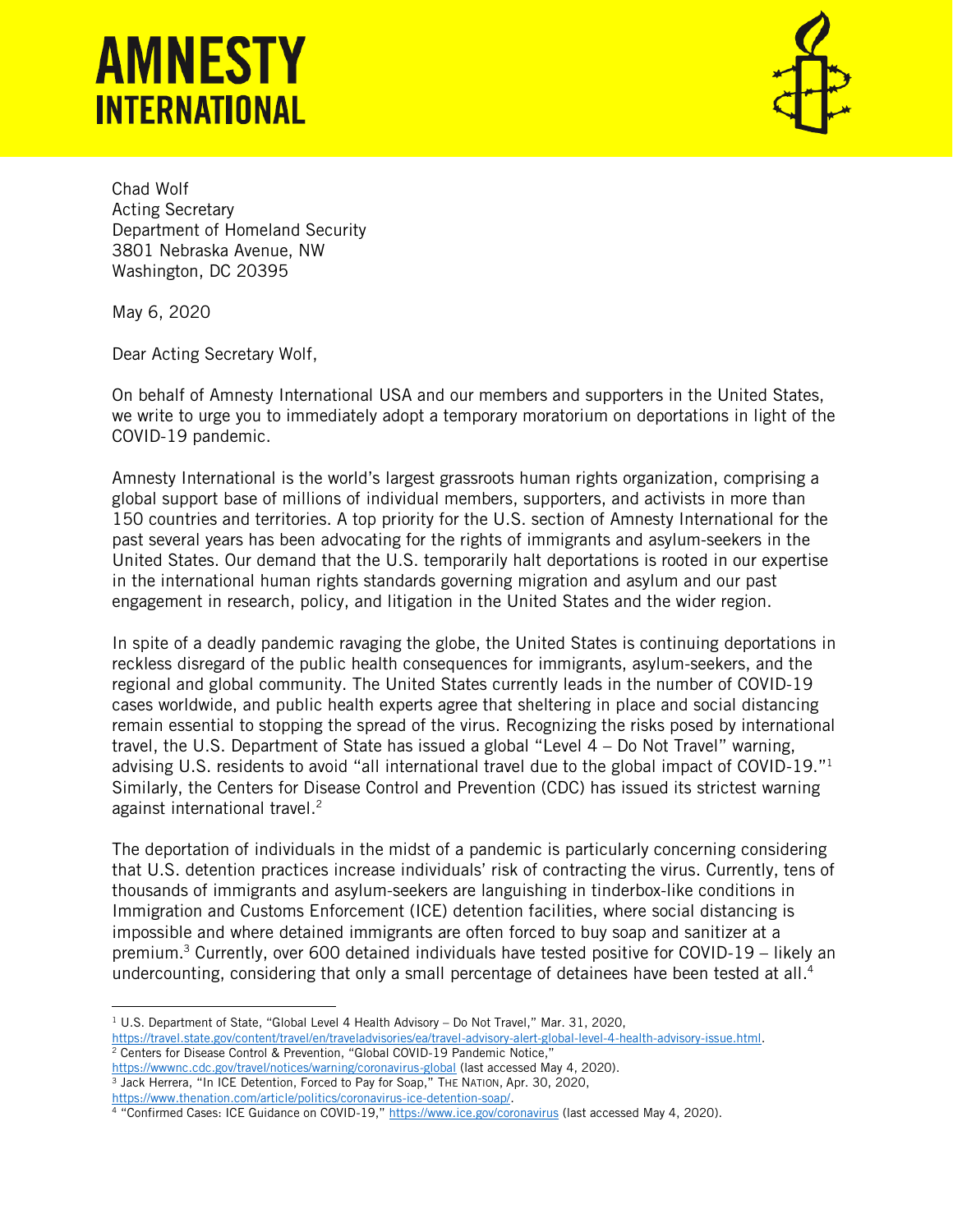Experts have concluded that anywhere from 70 percent to nearly 100 percent of individuals in immigration custody risk contracting COVID-19 within the next three months if detention centers are not drastically depopulated.<sup>5</sup> Yet not only has ICE failed to release individuals at the rate necessary to halt this avoidable tragedy, it is now exporting conditions for contagion caused by its own negligent care.

Recognizing that transfers of detained individuals risk spreading the virus, the CDC has advised in standards governing detention facilities that they be restricted unless absolutely necessary. 6 Yet, in contravention of these standards, the Department of Homeland Security (DHS) has transferred and deported thousands of people in its custody to their countries of origin since the onset of the pandemic.<sup>7</sup> As of this writing, individuals deported to at least five different countries have tested positive for COVID-19 following deportation.<sup>8</sup> Individuals deported from the United States to Guatemala reportedly made up nearly a fifth of all COVID-19 cases in that country.<sup>9</sup>

Many deportations are sending people to less-resourced countries whose already strained healthcare systems risk collapse as a result of the pandemic. For example, the former health minister of Guatemala estimates that the country has only about one-fourth of the health centers required to meet residents' needs, and healthcare disparities are particularly stark for Indigenous communities,  $^{10}$  who make up a significant proportion of asylum-seekers in the United States.  $^{11}$  In Haiti, meanwhile, there are only 60 ventilators for a country of 11 million people, and over 60% of the country lives in poverty.<sup>12</sup> Return of individuals to a country where the "absence or inadequacy of health care creates threats to life or a risk of serious, rapid, and irreversible decline in health" could constitute a breach of the United States' obligations under international  $law.<sup>13</sup>$ 

Furthermore, individuals deported from the United States have also reported stigmatization and alarming quarantine regimes that starkly violate their human rights. For example, one Guatemalan deportee who tested positive for COVID-19 after being returned from the United

8 Countries with COVID-positive deportees include Guatemala, Haiti, Honduras, Mexico, Jamaica, and Colombia. Arshad Mohamed, Julia Symmes Cobb, Frank Jack Daniel, "Two Dozen People Deported to Colombia on U.S. Flight Found to Have Coronavirus," REUTERS, Apr. 29, 2020, [https://www.reuters.com/article/us-health-coronavirus-usa-colombia/two-dozen-people-deported-to-colombia](https://www.reuters.com/article/us-health-coronavirus-usa-colombia/two-dozen-people-deported-to-colombia-on-u-s-flight-found-to-have-coronavirus-sources-idUSKBN22B3DB)[on-u-s-flight-found-to-have-coronavirus-sources-idUSKBN22B3DB](https://www.reuters.com/article/us-health-coronavirus-usa-colombia/two-dozen-people-deported-to-colombia-on-u-s-flight-found-to-have-coronavirus-sources-idUSKBN22B3DB)

<sup>10</sup> Jeff Abbott, "Fears grip Guatemala's Indigenous groups as coronavirus sets in," AL-JAZEERA, Apr. 16, 2020, [https://www.aljazeera.com/news/2020/04/fears-grip-guatemala-indigenous-groups-coronavirus-sets-200416165256449.html.](https://www.aljazeera.com/news/2020/04/fears-grip-guatemala-indigenous-groups-coronavirus-sets-200416165256449.html)  <sup>11</sup> Rachel Nolan, "A Translation Crisis at the Border," THE NEW YORKER, Dec. 30, 2019, [https://www.newyorker.com/magazine/2020/01/06/a-translation-crisis-at-the-border.](https://www.newyorker.com/magazine/2020/01/06/a-translation-crisis-at-the-border) 

<sup>5</sup> Government Accountability Project, "Study Projects Significant Impact on Immigrants and Local Health Care If ICE Detention Populations Are Not Decreased," Apr. 27, 2020, [https://whistleblower.org/press/study-projects-significant-impact-on-immigrants-and](https://whistleblower.org/press/study-projects-significant-impact-on-immigrants-and-local-health-care-if-ice-detention-populations-are-not-decreased/)[local-health-care-if-ice-detention-populations-are-not-decreased/](https://whistleblower.org/press/study-projects-significant-impact-on-immigrants-and-local-health-care-if-ice-detention-populations-are-not-decreased/) (citing study).

<sup>6</sup> CDC, "Interim Guidance on Management of Coronavirus Disease 2019 (COVID-19) in Correctional and Detention Facilities," Mar. 23, 2020, [https://www.cdc.gov/coronavirus/2019-ncov/downloads/guidance-correctional-detention.pdf,](https://www.cdc.gov/coronavirus/2019-ncov/downloads/guidance-correctional-detention.pdf) at 9.

<sup>7</sup> Jake Johnston, "Exporting COVID-19: ICE Air Conducted Deportation Flights to 11 LAC Countries, Flight Data Shows," Center for Economic & Policy Research, Apr. 27, 2020[, https://cepr.net/exporting-covid-19-ice-air-conducted-deportation-flights-to-11-lac](https://cepr.net/exporting-covid-19-ice-air-conducted-deportation-flights-to-11-lac-countries-flight-data-shows/)[countries-flight-data-shows/.](https://cepr.net/exporting-covid-19-ice-air-conducted-deportation-flights-to-11-lac-countries-flight-data-shows/)

<sup>9</sup> Adolfo Flores, "Guatemalan Immigrants Are Caught Between ICE Detention and Deportation. Either Way, They Fear Getting COVID-19," BUZZFEED NEWS, Apr. 30, 2020, [https://www.buzzfeednews.com/article/adolfoflores/coronavirus-immigrants-guatemala-deported](https://www.buzzfeednews.com/article/adolfoflores/coronavirus-immigrants-guatemala-deported-ice-jail-covid19)[ice-jail-covid19.](https://www.buzzfeednews.com/article/adolfoflores/coronavirus-immigrants-guatemala-deported-ice-jail-covid19)

<sup>&</sup>lt;sup>12</sup> Will Grant, "We are not prepared at all': Haiti, already impoverished, confronts a pandemic," BBC NEWS, Apr. 19, 2020, [https://www.bbc.com/news/world-latin-america-52324225.](https://www.bbc.com/news/world-latin-america-52324225)

<sup>&</sup>lt;sup>13</sup> "Human Mobility and human Rights in the COVID-19 Pandemic: Principles of Protection for Migrants, Refugees, and Other Displaced Persons," [https://zolberginstitute.org/wp-content/uploads/2020/04/Human-mobility-and-human-rights-in-the-COVID\\_final-](https://zolberginstitute.org/wp-content/uploads/2020/04/Human-mobility-and-human-rights-in-the-COVID_final-1.pdf)[1.pdf,](https://zolberginstitute.org/wp-content/uploads/2020/04/Human-mobility-and-human-rights-in-the-COVID_final-1.pdf) Apr. 2020, at 7.